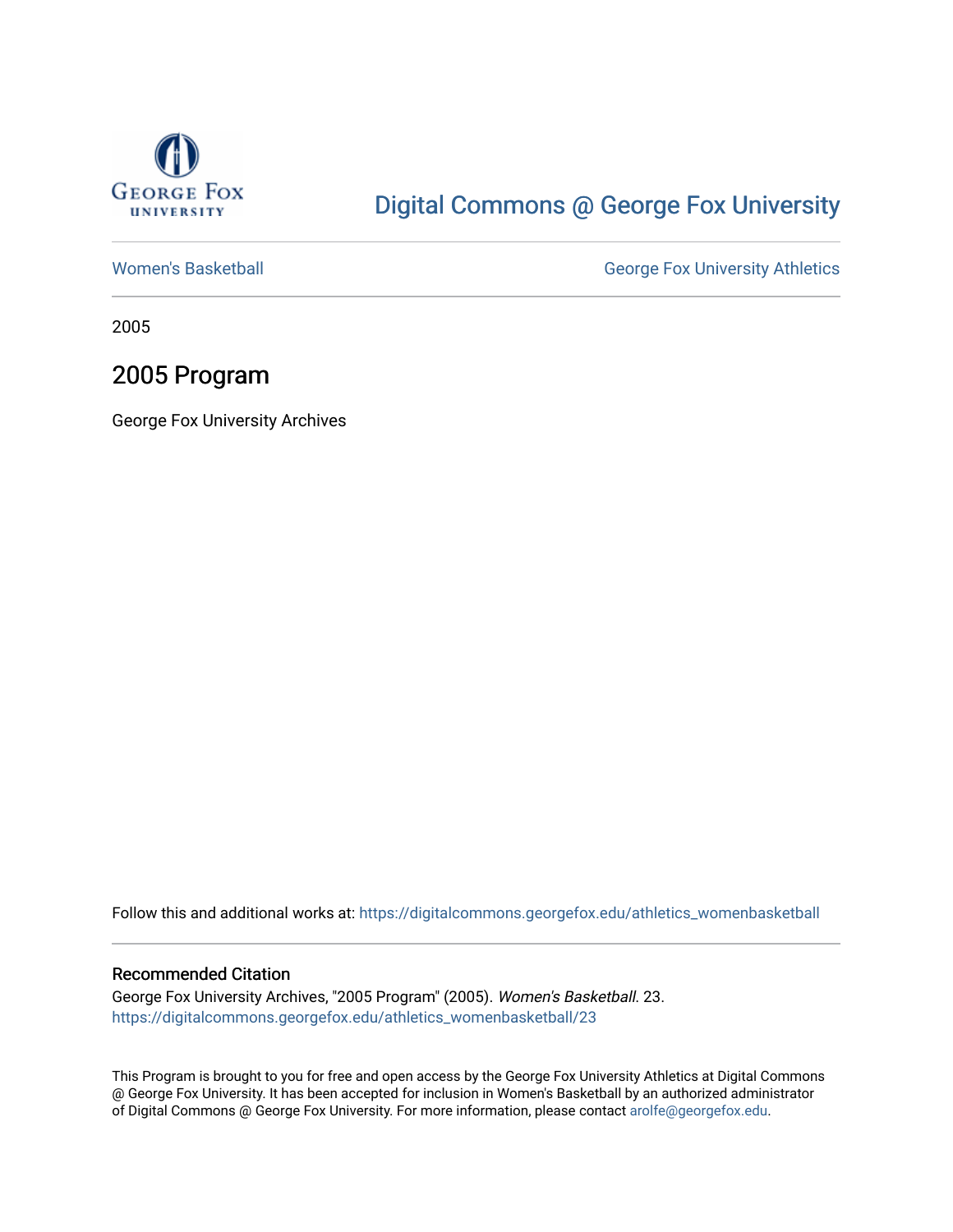# George Fox University **Bruins Basketball**

Erin

H. B



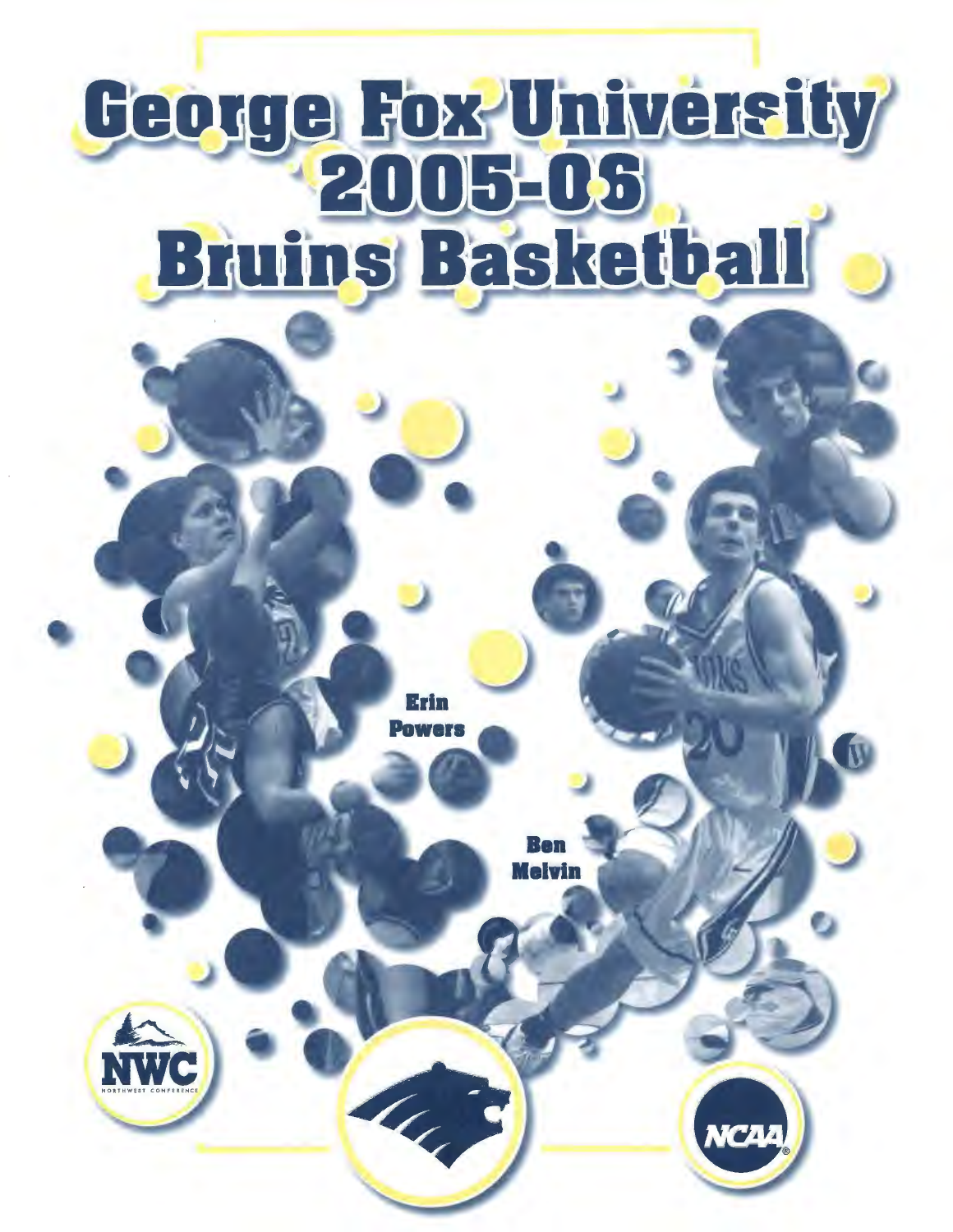**KIM LEIT** Wing 5-7\* Senior

Wing / Post





#### **2005-06 WOMEN'S BASKETBALL PLAYERS & COACHES**



ERICA EXISTANT Coach Assistant Coach Assistant Coach Assistant Coach and the Mathematic Coach Assistant Coach<br>Ist vear 3:rd year lst year









Post 5-11 \*Junior Salem, Oregon



Wing S-8 \* Sophomore Spokane, Washington



Post 6-1 \* Sophomore Springfield, Oregon







<sup>4</sup>\* KARISSA BOYD Point Guard 5-5 \* Sophomore Oregon City, Oregon 10 \*ASHLEY EMERICK Wing 5-10 \* Freshman Hermiston, Oregon



**1 \* JAIME HIIRK**  $_{\rm{Wing}}$ wing<br>5-7 \* Sophomore<br>Bellingham, Washington











SCOTI RUECK KERRY RUECK

Post 6-1 \*Freshman Sherwood, Oregon



40 \*MELISSA MAREK-FARRIS Post 6-1 \* Sophomore Glide, Oregon



6-l \* Sophomore Hillsboro, Oregon

Wing / Post



# i, Pro **Sponsor of George Fox University**

42 \*JORDAN WILDE Post 5-11 \*Sophomore Snohomish, Washington



Head Coach Assistant Coach lOth year 8th year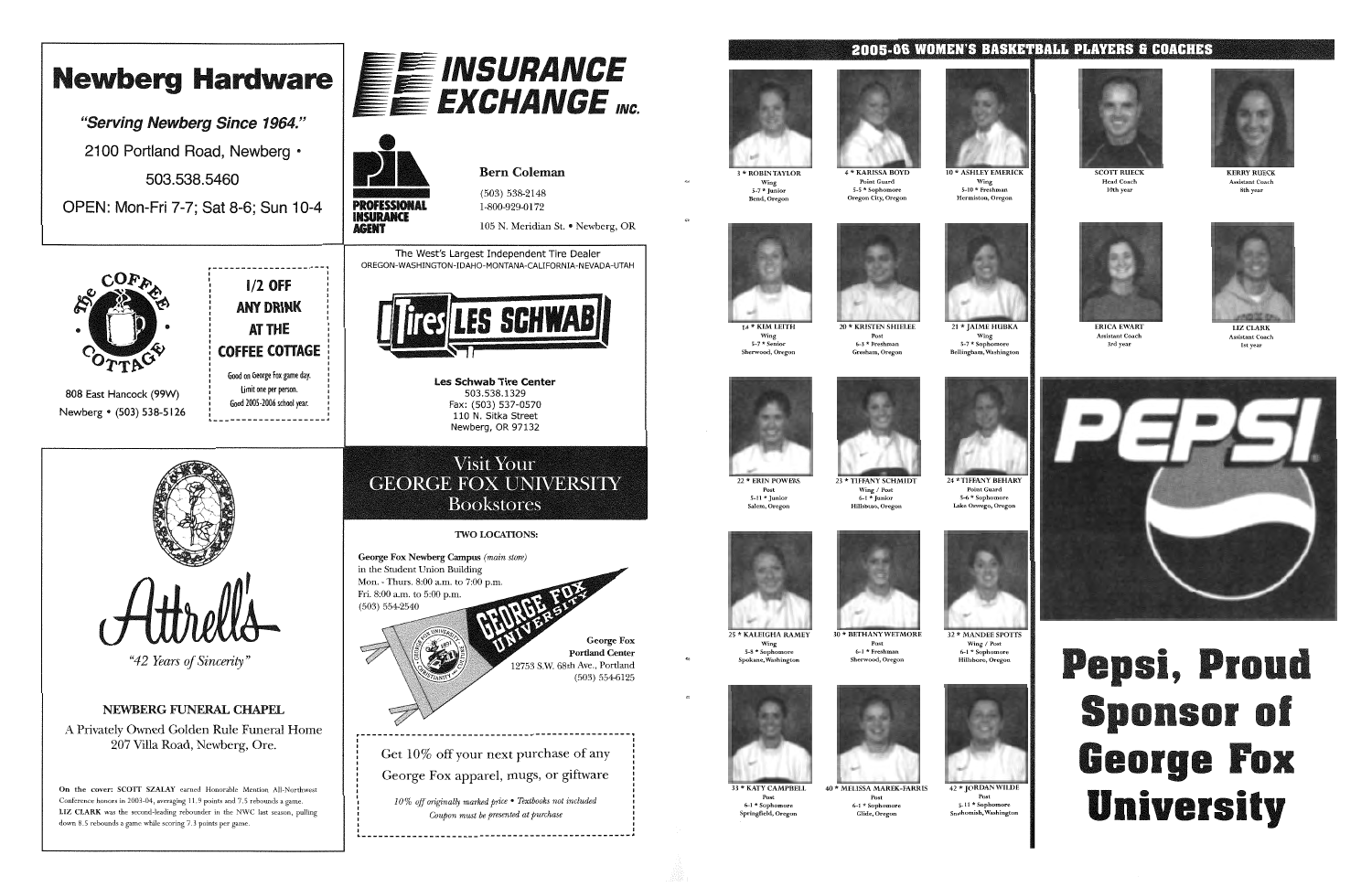#### **mEA.M INFO**

04-05 NWC Record: 14-2 (.875), 1st 04-05 Post-Season: 2-1 (NCAA "Elite 8")

Players Back/Lost: 11/4 Starters Back/Lost: 3/2

04-05 Rankings:

Powers  $(3.3 \text{ ppg}, 3.8 \text{ rp})$ 

503-554-2920 Kerry Rueck (8th yr) George Fox '95 Erica Ewart (3rd yr) Whitworth '02 Liz Clark George Fox 'OS (1st yr)  $22-6(0.786)$ 

| <u> 1888 1. 1. 1888 189</u>              |              |   |
|------------------------------------------|--------------|---|
| Scott Rueck (10th yr)                    | No. Name     | P |
| Oregon State '91<br>165-67 (.711), 9 yrs | Robin Taylor | v |
| 165-67 (.711), 9 yrs                     | Karissa Boyd |   |

Liz Clark (10.8 ppg, 8.4 rpg, 2.8 apg), Kellie Thomas (10.3 ppg, 2.2 rpg, 1.8 apg)

**AVELLARE LES TATED** 

Head Coach:<br>Alma Mater:

**GFU Record:** 

Overall Record: Office Phone: Assistant Coach: Alma Mater: Assistant Coach: Alma Mater Assistant Coach: Alma Mater: 04-05 Record:

> #10 (WBCA), #12 (D3hoops)

Northwest Wheeler Sports Center /Miller Gym (2,750) Craig Taylor Pat Bailey Kendra Irons Dale Isaak Karen Hostetter<br>Byron Shenk

Key Returnees: Kim Leith (18.0 ppg, 4.0 rpg, 78 3's), Tiffany Behary (6.4 ppg, 1.9 rpg, 2.4 apg), Erin

Athletics Secretary: Patty Findley Athletics Phone: 503-554-2910

Affiliation: Conference: Home Court: Dir. of Athletics: Associate DA:

Colors:

Faculty Ath.Rep: Ath. Training Ed.: Head Trainer:

Assistant Trainer:

NCAA DIII, West Region

Navy Blue & Old Gold

Sr. Women's Admin. Becky Ankeny

CREDITS: Writing, Editing & Design: Blair Cash, GFU Sports Information Cover & Additional Design: Brandon Buerkle, Vineyard Graphics Action Photography: Kirk Hjrota Photography, Spokane, Wash, Player Profiles: GFU Marketing & Communications Printing: Vineyard Graphics, Newherg, Ore.

> honorahle mention All-American, returning, Fox was ranked 10th in the nation in the D3ho pre-season national poll.

# DO-IT-YOURSELF STATS

| 3  | Robin Taylor         | w   | $5 - 7$  | $[r_{\cdot}/r_{\cdot}]$    | Bend, Ore. (Mountain View)                      |
|----|----------------------|-----|----------|----------------------------|-------------------------------------------------|
| 4  | Karissa Boyd         | PG  | $5 - 5$  | So. / So.                  | Oregon City, Ore. (Oregon City)                 |
| 10 | Ashley Emerick       | W   | $5-10$   | Fr./Fr.                    | Hermiston, Ore. (Pendleton)                     |
| 14 | Kim Leith            | W   | $5 - 7$  | Sr./Sr.                    | Sherwood, Ore. (Sherwood)                       |
| 20 | Kristen Shielee      | P   | $6 - 3$  | Fr./Fr.                    | Gresham, Ore. (Gresham)                         |
| 21 | Jaime Hubka          | W   | $5 - 7$  | So. / So.                  | Bellingham, Wash. (Sehome)                      |
| 22 | Erin Powers          | P   | $5 - 11$ | $Sr./$ [r.                 | Salem, Ore. (South Salem)                       |
| 23 | Tiffany Schmidt      | W/P | $6 - 1$  | $[r_{\cdot}/r_{\cdot}]$ r. | Hillsboro, Ore. (Glencoe/Eastern Washington U.) |
| 24 | Tiffany Behary       | РG  | $5 - 6$  | So. / So.                  | Lake Oswego, Ore. (Lake Oswego)                 |
| 25 | Kaleigha Ramey       | W   | $5 - 8$  | So. / So.                  | Spokane, Wash. (Northwest Christian)            |
| 30 | Bethany Wetmore      | P   | $6 - 1$  | Fr./Fr.                    | Sherwood, Ore. (Sherwood)                       |
| 32 | Mandee Spotts        | W/P | $6 - 1$  | So. / So.                  | Hillsboro, Ore. (Century)                       |
| 33 | Katy Campbell        | P   | $6 - 1$  | So. / So.                  | Springfield, Ore. (Thurston)                    |
| 40 | Melissa Marek-Farris | P   | $6 - 1$  | So. / So.                  | Glide, Ore. (Glide)                             |
| 42 | Jordan Wilde         | P   | 5-11     | So. / So.                  | Snohomish, Wash. (Snohomish)                    |

| NO.               | <b>NAME</b> | <b>THREE-POINT</b> | <b>FIELD GOALS</b>  | <b>FREE THROWS</b>      | <b>FOULS</b> | FG | FT | TP |
|-------------------|-------------|--------------------|---------------------|-------------------------|--------------|----|----|----|
|                   |             | 3 3 3 3 3 3        | 2 2 2 2 2 2 2 2 2 2 | 1111111111              | 12345        |    |    |    |
|                   |             | 3 3 3 3 3 3        | 2222222222          | 1111111111              | 12345        |    |    |    |
| $\bullet$         |             | 3 3 3 3 3 3        | 2222222222          | 1111111111              | 12345        |    |    |    |
| T                 |             | 3 3 3 3 3 3        | 2222222222          | 1111111111              | 12345        |    |    |    |
|                   |             | 3 3 3 3 3 3        | 2 2 2 2 2 2 2 2 2 2 | 1111111111              | 12345        |    |    |    |
| т                 |             | 3 3 3 3 3 3        | 2222222222          | 111111111111            | 12345        |    |    |    |
| $\mathbf{C}$      |             | 3 3 3 3 3 3        | 2222222222          | 1111111111              | 12345        |    |    |    |
|                   |             | 3 3 3 3 3 3        | 2 2 2 2 2 2 2 2 2 2 | 1111111111              | 12345        |    |    |    |
| bed<br>a⊿<br>greg |             | 3 3 3 3 3 3        | 2222222222          | 111111111111            | 12345        |    |    |    |
| $\bullet)$        |             | 3 3 3 3 3 3        | 2222222222          | 11111111<br>111         | 12345        |    |    |    |
| TI                |             | 3 3 3 3 3 3        | 2222222222          | 111111                  | 12345        |    |    |    |
| $\mathbb{C}$      |             | 3 3 3 3 3 3        | 2222222222          | 1111111111              | 12345        |    |    |    |
|                   |             | 3 3 3 3 3 3        | 2222222222          | 1111111                 | 12345        |    |    |    |
|                   |             | 3 3 3 3 3 3        | 2222222222          |                         | 12345        |    |    |    |
|                   |             | 3 3 3 3 3 3        | 2 2 2 2 2 2 2 2 2 2 | 1111111                 | 12345        |    |    |    |
|                   |             | 3 3 3 3 3 3        | 2222222222          | 1111111111              | 12345        |    |    |    |
| $\sim$            |             | 3 3 3 3 3 3        | 2222222222          |                         | 12345        |    |    |    |
| $\bullet$         |             | 3 3 3 3 3 3        | 2 2 2 2 2 2 2 2 2 2 |                         | 12345        |    |    |    |
|                   |             | 3 3 3 3 3 3        | 2222222222          | 111111111               | 12345        |    |    |    |
|                   |             | 3 3 3 3 3 3        | 2222222222          | 1111111<br>$\mathbf{1}$ | 12345        |    |    |    |
|                   |             | 3 3 3 3 3 3        | 2222222222          | 1111111<br>$\Box$       | 12345        |    |    |    |
|                   |             | 3 3 3 3 3 3        | 2222222222          | 1111111111              | 12345        |    |    |    |
| ERK               |             | 3 3 3 3 3 3        | 2222222222          | .                       | 12345        |    |    |    |
|                   |             | 3 3 3 3 3 3        | 2222222222          | 1 1 1 1 1 1 1           | 12345        |    |    |    |
|                   |             | 3 3 3 3 3 3        | 2222222222          | 1 1 1 1 1 1 1 1 1 1     | 12345        |    |    |    |
|                   |             | 3 3 3 3 3 3        | 2 2 2 2 2 2 2 2 2 2 | 1 1 1 1 1 1 1 1 1 1     | 12345        |    |    |    |

Mark Sundquist (6th yr) Seattle Pacific '89 45-79 (.363), 5 yrs

|              |          |     |                                                       | <b>2005-06 WOMEN'S BASKETBALL ROSTER</b> |
|--------------|----------|-----|-------------------------------------------------------|------------------------------------------|
| No. Name     | Pos. Ht. |     | - Yr./El.                                             | Hometown (HS/Previous School)            |
| Robin Tavlor |          | 5-7 | $\left[\frac{r}{r}\right]$ $\left[\frac{r}{r}\right]$ | Bend, Ore. (Mountain View)               |

Head Coach: Alma Mater: GFU Record: Overall Record: 45-79 (.363), 5 yrs Office Phone: 503-554-2918 Assistant Coach: Brad Crosby (3rd yr)<br>Alma Mater: Western Baptist '92 Alma Mater: Western Baptist '92 04-05 Record: 18-7 (.720) 04-05 NWC Record: 13-3 (.813), 2nd 04-05 Post-Season: None Players Back/Lost: 11/2 Starters Back/Lost: 4/1

| $0.7$ So.        | Snohomish, Wash. (Snohomish) |
|------------------|------------------------------|
|                  |                              |
|                  |                              |
|                  |                              |
|                  |                              |
|                  |                              |
| ır and<br>George |                              |
| oops.com         |                              |

With Kim Leith, the NWC Player of the Year

#### n (HS/Previous School) Ore. (Westview) Ore. (Century) Pleasant Hill, Ore. (Pleasant Hill) Ore. (Beaverton) Vash. (Olympia/Claremont-Mudd C.) Ore. (Silverton) Ore. (Silverton) Calif. (Point Loma) ty, Ore. (Oregon City)  $(Aloha)$ e. (West Albany) Calif. (Royal) esh. (Kamiak/North Seattle CC) Ore. (Silverton) gs, Ore. (Brookings-Harbor)



}

}

# **2005-0& MEN'S BA.SKEI'BA.til HOSmER**

|    | No. Name         | Pos. | Ht.      | Wt. | Yr./El.                 | <b>Hometow</b> |
|----|------------------|------|----------|-----|-------------------------|----------------|
| 3  | Nate Mansfield   | PG/W | $6-0$    | 200 | Sr. / [r.               | Beaverton,     |
| 5  | Aaron Schmick    | W    | $5 - 11$ | 180 | Sr./Sr.                 | Hillsboro, C   |
| 20 | Ben Melvin       | PG/W | $6 - 1$  | 180 | Sr./Sr.                 | Pleasant Hil   |
| 21 | Joe Ahn          | PG/W | $5 - 11$ | 175 | Fr./Fr.                 | Beaverton,     |
| 23 | Phil Heu-Weller  | W    | $6 - 2$  | 185 | $[r_{\cdot}/r_{\cdot}]$ | Olympia, W     |
| 24 | Brent Satern     | РG   | $5 - 10$ | 180 | So / So.                | Silverton, C   |
| 25 | Taylor Martin    | W    | $6 - 3$  | 190 | $So$ /So.               | Silverton, C   |
| 30 | McCall Wollman   | W    | $6 - 2$  | 180 | Fr./Fr.                 | San Diego,     |
| 31 | Brady Strutz     | W    | $6-4$    | 200 | So./So.                 | Oregon Cit     |
| 33 | Chris Parker     | P    | $6-6$    | 205 | $[r_{\cdot}/r_{\cdot}]$ | Aloha, Ore.    |
| 34 | Matt Noble       | P    | $6 - 6$  | 220 | So. / So.               | Albany, Ore    |
| 40 | Brandon Guerrero | P    | $6 - 7$  | 225 | Fr./Fr.                 | Simi Valley,   |
| 42 | Scott Szalay     | P    | $6 - 7$  | 230 | Sr./Sr.                 | Everett, Wa    |
| 44 | Andrew Martin    | W    | $6 - 3$  | 185 | So. / So.               | Silverton, C   |
| 55 | Mark Metzler     | W    | $6 - 3$  | 165 | So./So.                 | Brookings,     |



Aaron Schmick. a Northwest Conference First Team pick who averaged 15.8 points a game and shot .561 from the field, hopes to lead the Bruins to their first conference title in his senior season.

|                                      |             | <b>FIELD GOALS</b><br><b>THREE-POINT</b> | <b>FREE THROWS</b>                                                                                                                                                                                                                                                                                                                                                                                                                                                                            | <b>FOULS</b> | FG | FT | TP |
|--------------------------------------|-------------|------------------------------------------|-----------------------------------------------------------------------------------------------------------------------------------------------------------------------------------------------------------------------------------------------------------------------------------------------------------------------------------------------------------------------------------------------------------------------------------------------------------------------------------------------|--------------|----|----|----|
|                                      | 3 3 3 3 3 3 | 2 2 2 2 2 2 2 2 2 2                      | 111111111111                                                                                                                                                                                                                                                                                                                                                                                                                                                                                  | 12345        |    |    |    |
|                                      | 3 3 3 3 3 3 | 2222222222                               | 111111111111                                                                                                                                                                                                                                                                                                                                                                                                                                                                                  | 12345        |    |    |    |
| ◈                                    | 3 3 3 3 3 3 | 2 2 2 2 2 2 2 2 2 2                      | 1111111111                                                                                                                                                                                                                                                                                                                                                                                                                                                                                    | 12345        |    |    |    |
| H                                    | 3 3 3 3 3 3 | 2222222222                               | 1111111111                                                                                                                                                                                                                                                                                                                                                                                                                                                                                    | 12345        |    |    |    |
|                                      | 3 3 3 3 3 3 | 2222222222                               |                                                                                                                                                                                                                                                                                                                                                                                                                                                                                               | 12345        |    |    |    |
| Ш                                    | 3 3 3 3 3 3 | 2 2 2 2 2 2 2 2 2 2                      | $\begin{tabular}{c} \multicolumn{1}{c} {\textbf{1}} & \multicolumn{1}{c} {\textbf{1}} & \multicolumn{1}{c} {\textbf{1}} & \multicolumn{1}{c} {\textbf{1}} \\ \multicolumn{1}{c} {\textbf{1}} & \multicolumn{1}{c} {\textbf{1}} & \multicolumn{1}{c} {\textbf{1}} & \multicolumn{1}{c} {\textbf{1}} & \multicolumn{1}{c} {\textbf{1}} \\ \multicolumn{1}{c} {\textbf{1}} & \multicolumn{1}{c} {\textbf{1}} & \multicolumn{1}{c} {\textbf{1}} & \multicolumn{1}{c} {\textbf{1}} & \multicolumn$ | 12345        |    |    |    |
| $\left\lceil \mathbb{G}\right\rceil$ | 3 3 3 3 3 3 | 2222222222                               |                                                                                                                                                                                                                                                                                                                                                                                                                                                                                               | 12345        |    |    |    |
|                                      | 3 3 3 3 3 3 | 2222222222                               | 11111111111                                                                                                                                                                                                                                                                                                                                                                                                                                                                                   | 12345        |    |    |    |
|                                      | 3 3 3 3 3 3 | 2222222222                               | 11111111                                                                                                                                                                                                                                                                                                                                                                                                                                                                                      | 12345        |    |    |    |
| $\bullet)$                           | 3 3 3 3 3 3 | 2 2 2 2 2 2 2 2 2 2                      |                                                                                                                                                                                                                                                                                                                                                                                                                                                                                               | 12345        |    |    |    |
| Ш                                    | 3 3 3 3 3 3 | 2222222222                               | 1111111111                                                                                                                                                                                                                                                                                                                                                                                                                                                                                    | 12345        |    |    |    |
| $\mathbf{C})$                        | 3 3 3 3 3 3 | 2222222222                               | 11111111                                                                                                                                                                                                                                                                                                                                                                                                                                                                                      | 12345        |    |    |    |
|                                      | 3 3 3 3 3 3 | 2222222222                               | 111111111111                                                                                                                                                                                                                                                                                                                                                                                                                                                                                  | 12345        |    |    |    |
|                                      | 3 3 3 3 3 3 | 2222222222                               | $\begin{array}{c} \n 1 & 1 & 1 & 1 & 1 & 1 & 1\n \end{array}$                                                                                                                                                                                                                                                                                                                                                                                                                                 | 12345        |    |    |    |
|                                      | 3 3 3 3 3 3 | 2 2 2 2 2 2 2 2 2 2                      | 11111111111                                                                                                                                                                                                                                                                                                                                                                                                                                                                                   | 12345        |    |    |    |
|                                      | 3 3 3 3 3 3 | 2222222222                               | 1111111111                                                                                                                                                                                                                                                                                                                                                                                                                                                                                    | 12345        |    |    |    |
| $\sum_{n=1}^{\infty}$                | 3 3 3 3 3 3 | 2222222222                               | 1111111111                                                                                                                                                                                                                                                                                                                                                                                                                                                                                    | 12345        |    |    |    |
|                                      | 3 3 3 3 3 3 | 2222222222                               | 1111111111                                                                                                                                                                                                                                                                                                                                                                                                                                                                                    | 12345        |    |    |    |
|                                      | 3 3 3 3 3 3 | 2 2 2 2 2 2 2 2 2 2                      | 111111111111                                                                                                                                                                                                                                                                                                                                                                                                                                                                                  | 12345        |    |    |    |
|                                      | 3 3 3 3 3 3 | 2222222222                               | 1111111111                                                                                                                                                                                                                                                                                                                                                                                                                                                                                    | 12345        |    |    |    |
| $\sigma$                             | 3 3 3 3 3 3 | 2222222222                               | 1111111111                                                                                                                                                                                                                                                                                                                                                                                                                                                                                    | 12345        |    |    |    |
|                                      | 3 3 3 3 3 3 | 2222222222                               | 11111111<br>$\blacksquare$                                                                                                                                                                                                                                                                                                                                                                                                                                                                    | 12345        |    |    |    |
|                                      | 3 3 3 3 3 3 | 2222222222                               | 11111                                                                                                                                                                                                                                                                                                                                                                                                                                                                                         | 12345        |    |    |    |
|                                      | 3 3 3 3 3 3 | 2222222222                               | 111111111111                                                                                                                                                                                                                                                                                                                                                                                                                                                                                  | 12345        |    |    |    |
|                                      | 3 3 3 3 3 3 | 2 2 2 2 2 2 2 2 2 2                      |                                                                                                                                                                                                                                                                                                                                                                                                                                                                                               | 12345        |    |    |    |
|                                      | 3 3 3 3 3 3 | 2222222222                               | 1111111<br>$\pm$ 1 $\pm$ 1 $\pm$                                                                                                                                                                                                                                                                                                                                                                                                                                                              | 12345        |    |    |    |

## DO-IT-YOURSELF STATS

#### **THANG INET**

Key Returnees: Aaron Schmick (15.8 ppg, 3.5 rpg, 3.0 apg), Phil Heu-Weller (10.8 ppg, 4.0 rpg, 1-2 apg), Ben Melvin (8.5 ppg, 2.3 rpg, 2.9 apg), Scott Szalay (8.2 ppg, 7.5 rpg, 1.1 apg) Key Losses: Mark Gayman (18.0 ppg, 8.3 rpg, 1.6 apg)

#### GEUSPORES INFO

Location: Founded: Denomination: Enrollment: President: Sports Info Dir.: Sports Info Asts:

Sports Info Office: 503-554-2926 Sports Hotline: PA Announcer (W): Don Staples PA Announcer (M): Jim Jackson Official Scorer (W): Patty Findley Official Scorer (M): Don Millage Statistician: Scoreboard: 30-Second Clock: Bob Dexter

Newberg, Oregon 1891 Evangelical Friends 3,210 Dr. David Brandt Blair Cash Amanda Newman, Stephen Saavedra, Jaime Hudson, Adam Peakcr 503-554-3868 Mike "Biggs" Wirta Larry Herrick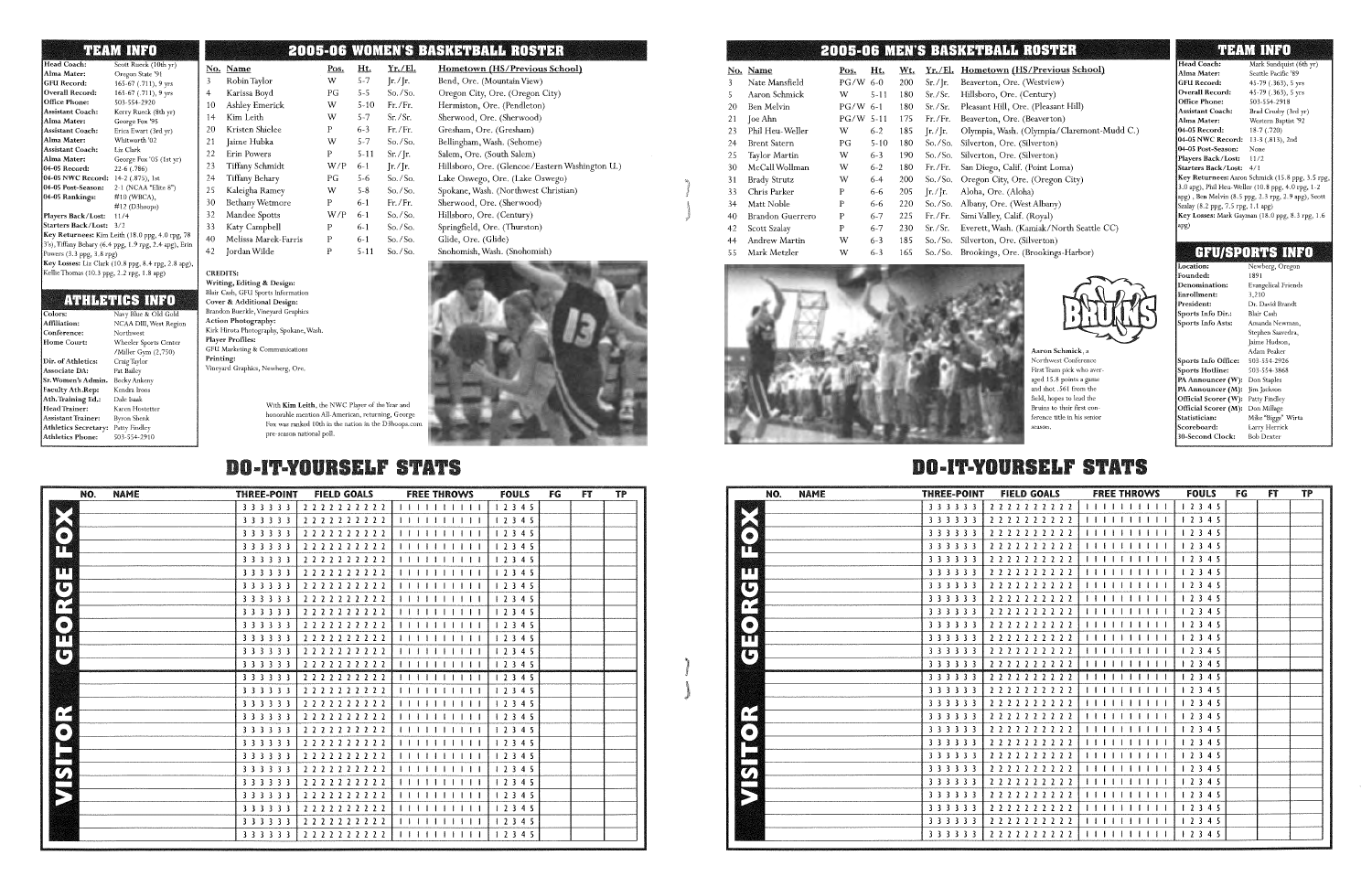#### **2005-06 MEN'S BASKETBALL PLAYERS & COACHES**



**3 \* NATE MANSFIELD** Point Guard / Wing  $6 - 0 * 200 *$  Junior Beaverton, Oregon

<sup>21</sup>\* JOEAHN Point Guard / Wing 5-11 \* 175 \* Freshman Beaverton, Oregon



42 \* SCOTT SZALAY Post 6-7 \* 230 \* Senior Everett, Washingto

25 \*TAYLOR MARTIN Wing 6-3 \* 190 \*Sophomore Salem, Oregon



5 \* AARON SCHMICK Wing 5-11 \* 180 \* Senior Hillsboro, Oregon



<sup>33</sup>\* CHRIS PARKER Post 6-6 \* 205 \*Junior Aloha, Oregon



31 \* BRADY STRUTZ ·wing 6-4 \* 200 \* Sophomore Oregon City, Oregon





 $6-7$  \* 225 \* Freshman Simi Valley, California

23 \*PHIL HEU-WELLER Wing 6-2 \* 185 \*Junior Olympia, Washington







**MARK SUNDQUIST** Head Coach 6th year

**BRAD CROSBY** Assistant Coach 3rd year



30 \* McCALL WOLLMAN Wing 6-2 \* 180 \*Freshman San Diego, California













Salem, Oregon







55 \* MARK METZLER



40 \* BRANDON GUERRERO









Wing 6-3 \* 165 \*Sophomore Brookings, Oregon





Insurance & Financial services

Michael C. Rogers Agent since 1997

616 N. Baker McMinnville, OR 97128 (503) 472-2545 (888) 440-4499



700 Deborah Rd. Newberg, OR 97132

locally 0 w ned

503.538.8311

Specializing in:

- Residential
- lots & land
- Multi-Family
- Commercial



Valid until  $5/28/06$ 



# BON APPÉTIT

503-554-2500





503-537-5000 • Fax 503-537-9099

(Jr., Vancouver, Wash.), Amanda M. Ramirez (Fr., Medford, Ore.)

2005-06 GFU ATHLETIC TRAINERS. Back row (1-r), Amy Keaton (So. , Stayton, Ore.), Karli Saathoff (Sr., Ridgefield, Wash.), Mari Nakahara Qr., Waipahu, Hawaii), Nikki Morrison ((Sr., Salem, Ore.), Lindsay Hagler (So., Selah, Wash.), Rebecca Crinnion (Jr., Seattle, Wash.), Katlynn Tuttle (So., East Wenatchee, Wash.), Amber Stevens (So., Medford, Ore.), Amy Knight (So., Yakima, Wash.), Karen Hostetter (Staff ATC), Laura Harris (Jr., Corvallis, Ore.), Pilar Walker (Sr., Kalispell, Mont.). Front row (1-r)' Byron Shenk (Staff ATC), Tyler Hoskins (So., Canby, Ore.), Mac Ovenell (So., Cashmere, Wash.), Evan Hagen (Jr., Tumwater, Wash.), Andrew Martin (Jr., Toledo, Ore.), Nick Hedgecock (So., Portland, Ore.), Bryce Gillespie (Jr., Bend, Ore.), Travis Laloli (Jr., Ferndale, Calif.), Dale Isaak (Staff ATC), Ryan Rockwood (Jr., Toutle, Wash.).



# Serving Newberg

Nap's Thriftway has been Newberg's grocery source since 1937. Owners Rich and Mary Peterson look forward to serving the community in an expanded capacity in the new millennium, featuring an instore deli, bakery, video department, and the finest produce and meat departments available.

# Open 24 Hours

Convenient Hours at Supermarket Prices 112 E. First St., Downtown Newberg • (503) 538-8286 Fax: (503) 538-5514